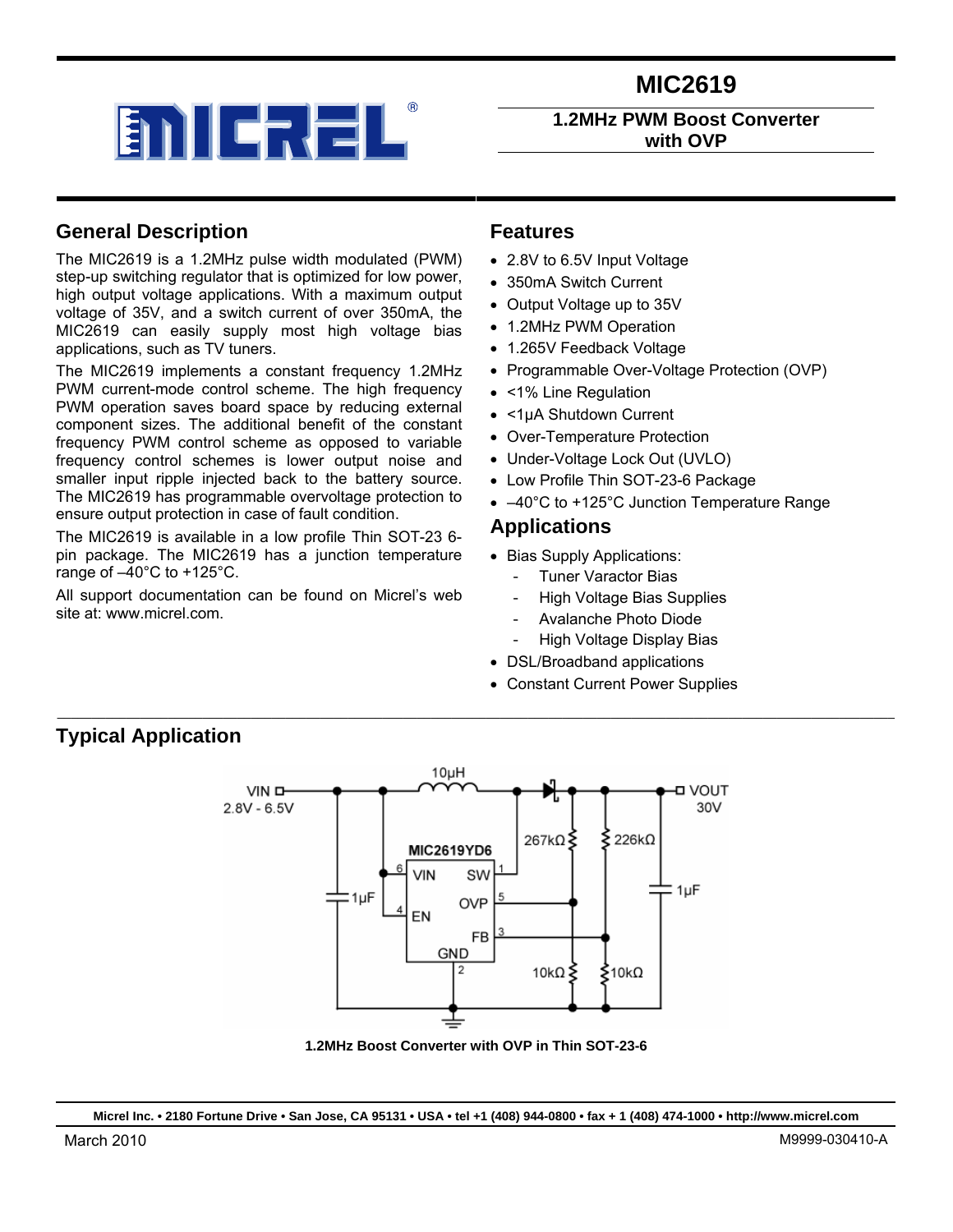## **Ordering Information**

| <b>Part Number</b> | Marking <sup>(1)</sup> | Overvoltage<br><b>Protection</b> | <b>Junction Temp.</b><br>Range        | Package       | <b>Lead Finish</b> |
|--------------------|------------------------|----------------------------------|---------------------------------------|---------------|--------------------|
| MIC2619YD6         | 2619                   | Programmable                     | -40 $^{\circ}$ C to +125 $^{\circ}$ C | Thin SOT-23-6 | Lead Free          |

 **Note:** 

1. Under bar() symbol may not be to scale.

## **Pin Configuration**



**6-Pin TSOT-23 (YD6)** 

### **Pin Description**

| <b>Pin Number</b> | <b>Pin Name</b> | <b>Pin Function</b>                                                                                                                          |
|-------------------|-----------------|----------------------------------------------------------------------------------------------------------------------------------------------|
|                   | <b>SW</b>       | Switch Node (Input): Internal power bipolar collector.                                                                                       |
| 2                 | <b>GND</b>      | Ground.                                                                                                                                      |
| 3                 | FB              | Feedback (lnput): Output voltage sense node. Connect external resistor network to set<br>output voltage. Nominal feedback voltage is 1.265V. |
| 4                 | EN.             | Enable (Input): Logic high enables regulator. Logic low shuts down regulator. Do not<br>leave floating.                                      |
| 5                 | <b>OVP</b>      | Over-Voltage Protection (Input): Programmable to 35V, adjustable through resistor divider<br>network.                                        |
| 6                 | <b>VIN</b>      | Supply (lnput): 2.8V to 6.5V for internal circuitry. Requires a minimum 1.0uF ceramic<br>capacitor.                                          |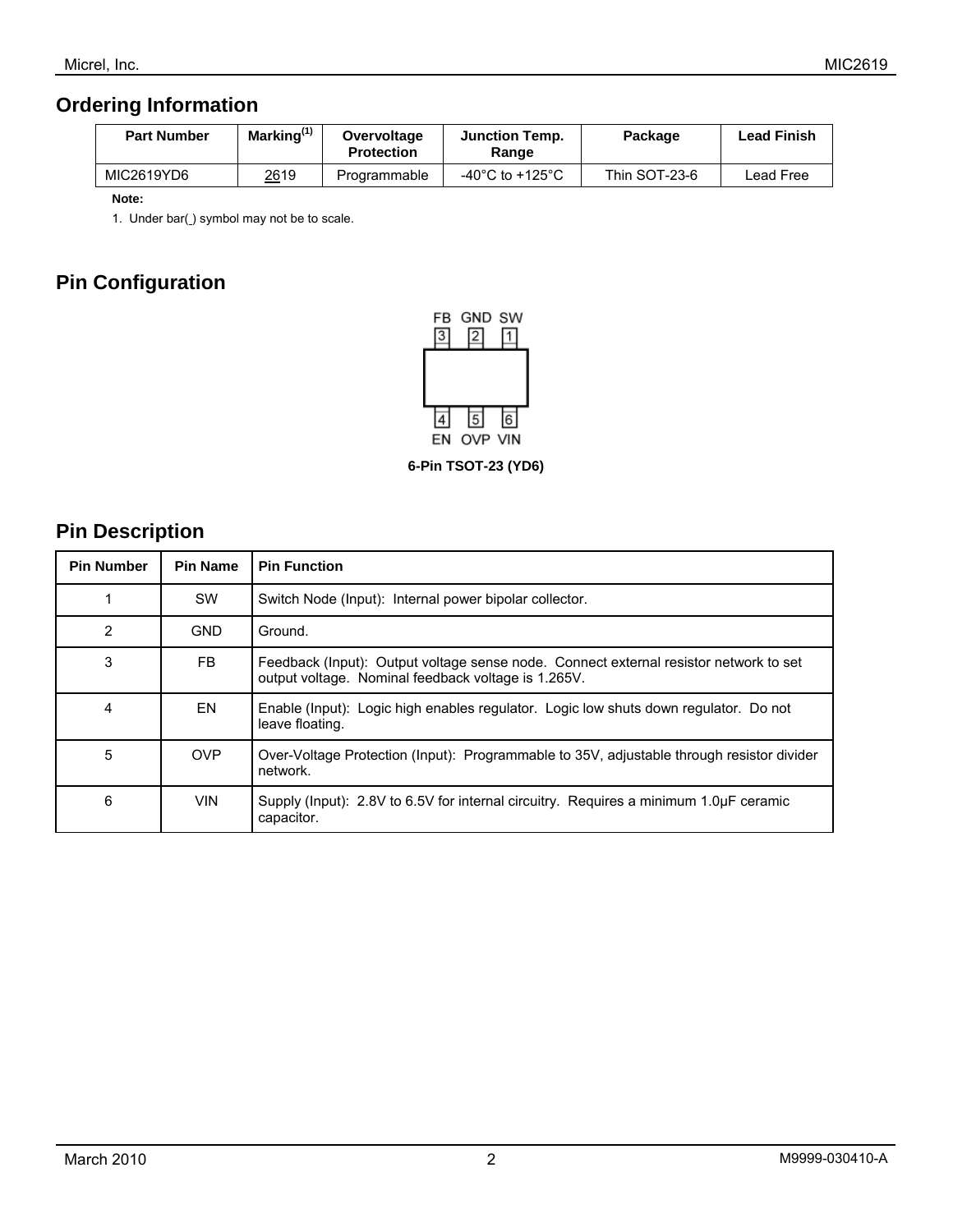### **Absolute Maximum Ratings(1)**

| Ambient Storage Temperature $(T_S)$ –65°C to +150°C |  |
|-----------------------------------------------------|--|
|                                                     |  |

# **Operating Ratings(2)**

| Junction Temperature Range $(T_1)$ -40°C to +125°C |  |
|----------------------------------------------------|--|
| Package Thermal Impedance                          |  |
|                                                    |  |

## **Electrical Characteristics (4)**

T<sub>A</sub> = 25°C, V<sub>IN</sub> = V<sub>EN</sub> = 3.6V, V<sub>OUT</sub> = 10V, I<sub>OUT</sub> = 10mA, unless otherwise noted. **Bold** values indicate –40°C ≤ T<sub>J</sub> ≤125°C.

| <b>Parameter</b>                 | <b>Condition</b>                   | Min   | <b>Typ</b> | <b>Max</b>   | <b>Units</b> |  |
|----------------------------------|------------------------------------|-------|------------|--------------|--------------|--|
| Supply Voltage Range             |                                    | 2.8   |            | 6.5          | $\vee$       |  |
| Under Voltage Lockout            |                                    | 1.8   | 2.1        | 2.4          | $\vee$       |  |
| <b>Quiescent Current</b>         | $V_{FB}$ > 1.265V, (not switching) |       | 2.1        | 5            | mA           |  |
| <b>Shutdown Current</b>          | $V_{EN} = 0V$                      |       | 0.04       | 1            | μA           |  |
| Feedback Voltage                 |                                    | 1.227 | 1.265      | 1.303        | $\vee$       |  |
| Feedback Input Current           | $V_{FB} = 1.265V$                  |       | $-450$     |              | nA           |  |
| Line Regulation                  | $2.8V \leq V_{IN} \leq 6.5V$       |       | 0.2        | $\mathbf{1}$ | $\%$         |  |
| Load Regulation                  | 5mA ≤ $I_{OUT}$ ≤ 20mA             |       | 0.3        |              | %            |  |
| Maximum Duty Cycle               |                                    | 85    | 90         |              | $\%$         |  |
| <b>Switch Current Limit</b>      | $V_{IN}$ = 3.6 $V^{(5)}$           | 350   |            |              | mA           |  |
| <b>Switch Saturation Voltage</b> | $V_{IN}$ = 3.6V, $I_{SW}$ = 300mA  |       | 400        |              | mV           |  |
| Switch Leakage Current           | $V_{EN} = 0V$ , $V_{SW} = 10V$     |       | 0.01       | 1            | μA           |  |
| Enable Threshold                 | <b>TURN ON</b>                     | 1.5   |            |              | $\vee$       |  |
|                                  | <b>TURN OFF</b>                    |       |            | 0.4          |              |  |
| <b>Enable Pin Current</b>        | $V_{EN}$ = 6.5V                    |       | 14         | 40           | μA           |  |
| <b>Oscillator Frequency</b>      |                                    |       | 1.2        |              | <b>MHz</b>   |  |
| <b>Overvoltage Protection</b>    |                                    | 1.202 | 1.265      | 1.328        | $\vee$       |  |
| <b>OVP Input Current</b>         | $V_{OVP} = 1.265V$                 |       | $-200$     |              | nA           |  |
| Overtemperature Threshold        |                                    |       | 150        |              | $^{\circ}$ C |  |
| Shutdown                         | <b>Hysteresis</b>                  |       | 10         |              | $^{\circ}C$  |  |

#### **Notes:**

1. Absolute maximum ratings indicate limits beyond which damage to the component may occur. Electrical specifications do not apply when operating the device outside of its operating ratings. The maximum allowable power dissipation is a function of the maximum junction temperature,  $T_J$ (max), the junction-to-ambient thermal resistance,  $\theta_{JA}$ , and the ambient temperature,  $T_A$ . The maximum allowable power dissipation will result in excessive die temperature, and the regulator will go into thermal shutdown.

2. This device is not guaranteed to operate beyond its specified operating ratings.

- 3. Devices are inherently ESD sensitive. Handling precautions required. Human body model: 1.5kΩ in series with 100pF.
- 4. Specification for packaged product only.
- 5. Guaranteed by design.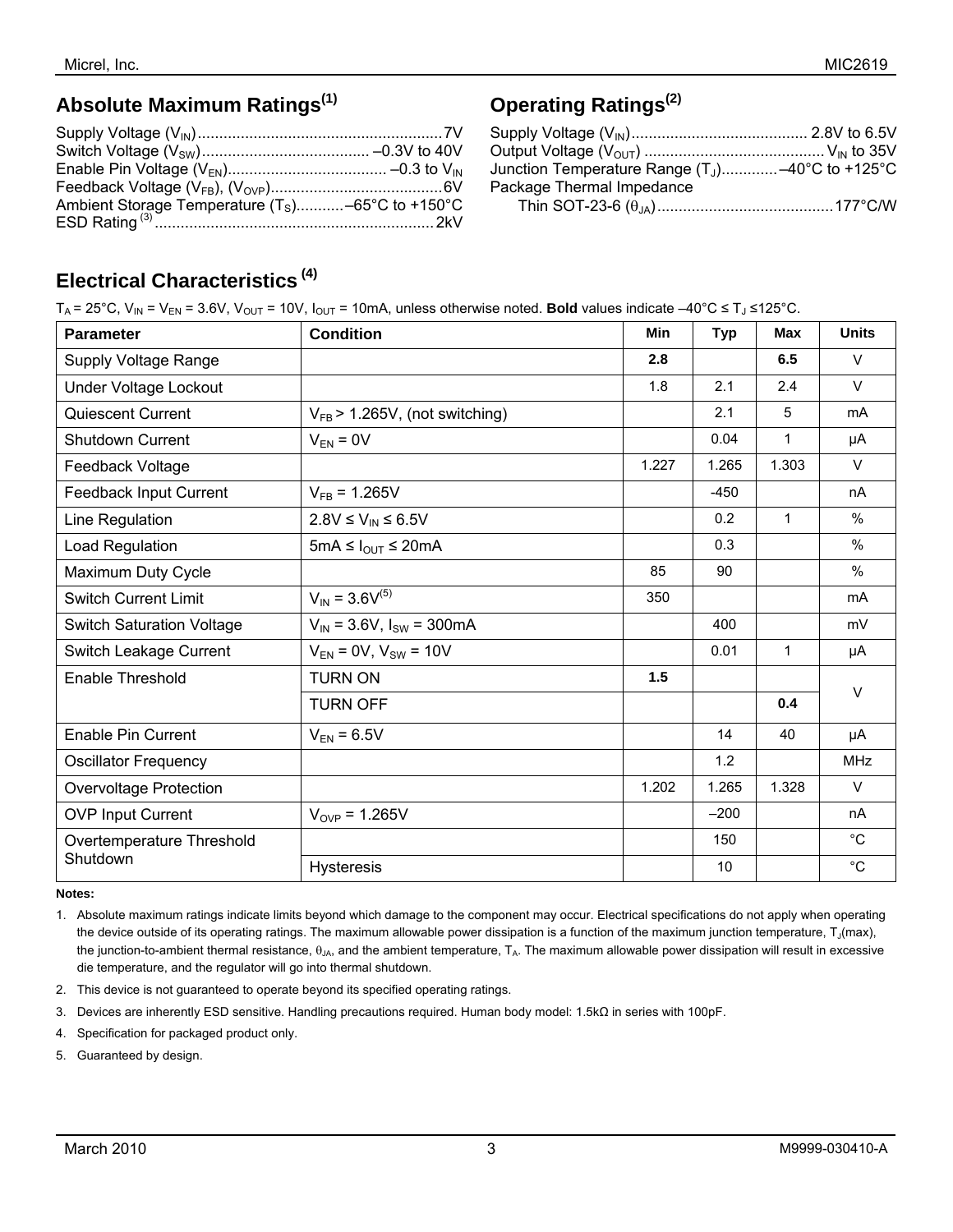## **Typical Characteristics**





Efficiency V<sub>OUT</sub> = 12V

3 3.5 4 4.5 5 5.5 6 6.5 **INPUT VOLTAGE (V)**

**Quiescent Current vs. Input Voltage** 

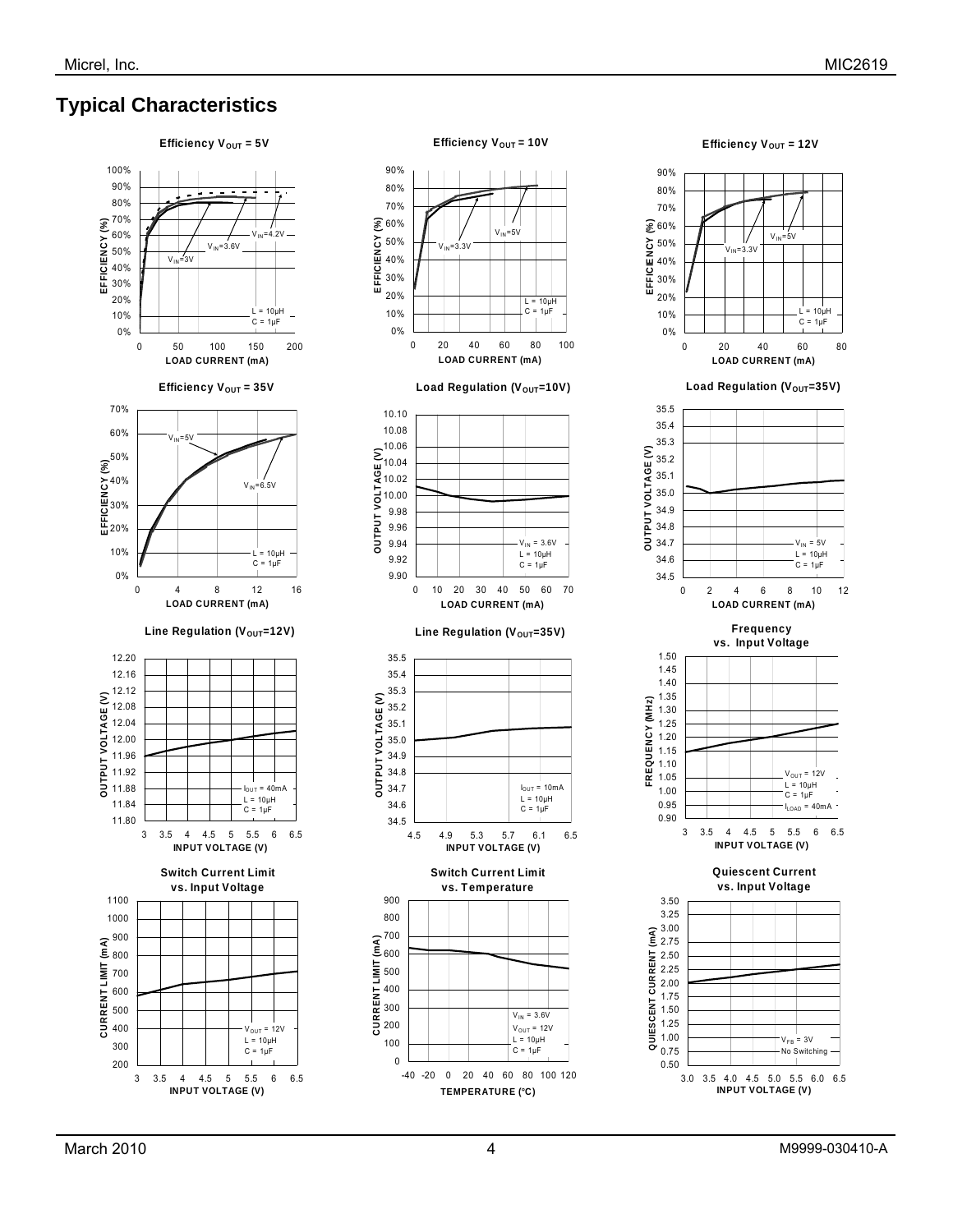# **Typical Characteristics** (Continued)

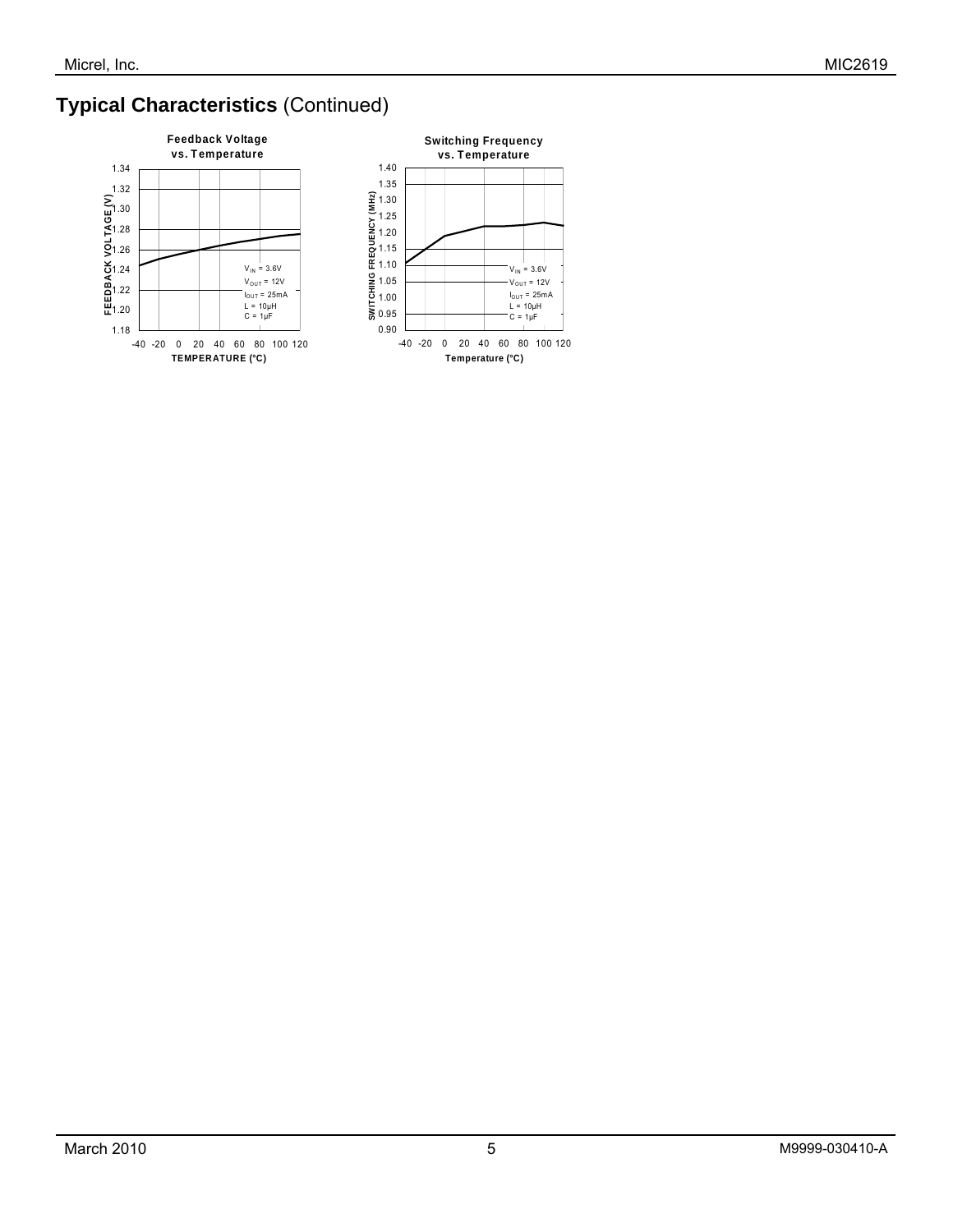## **Functional Characteristics**



#### **Enable Turn-On with Softstart**



**Swtiching Waveform - Continuous** 





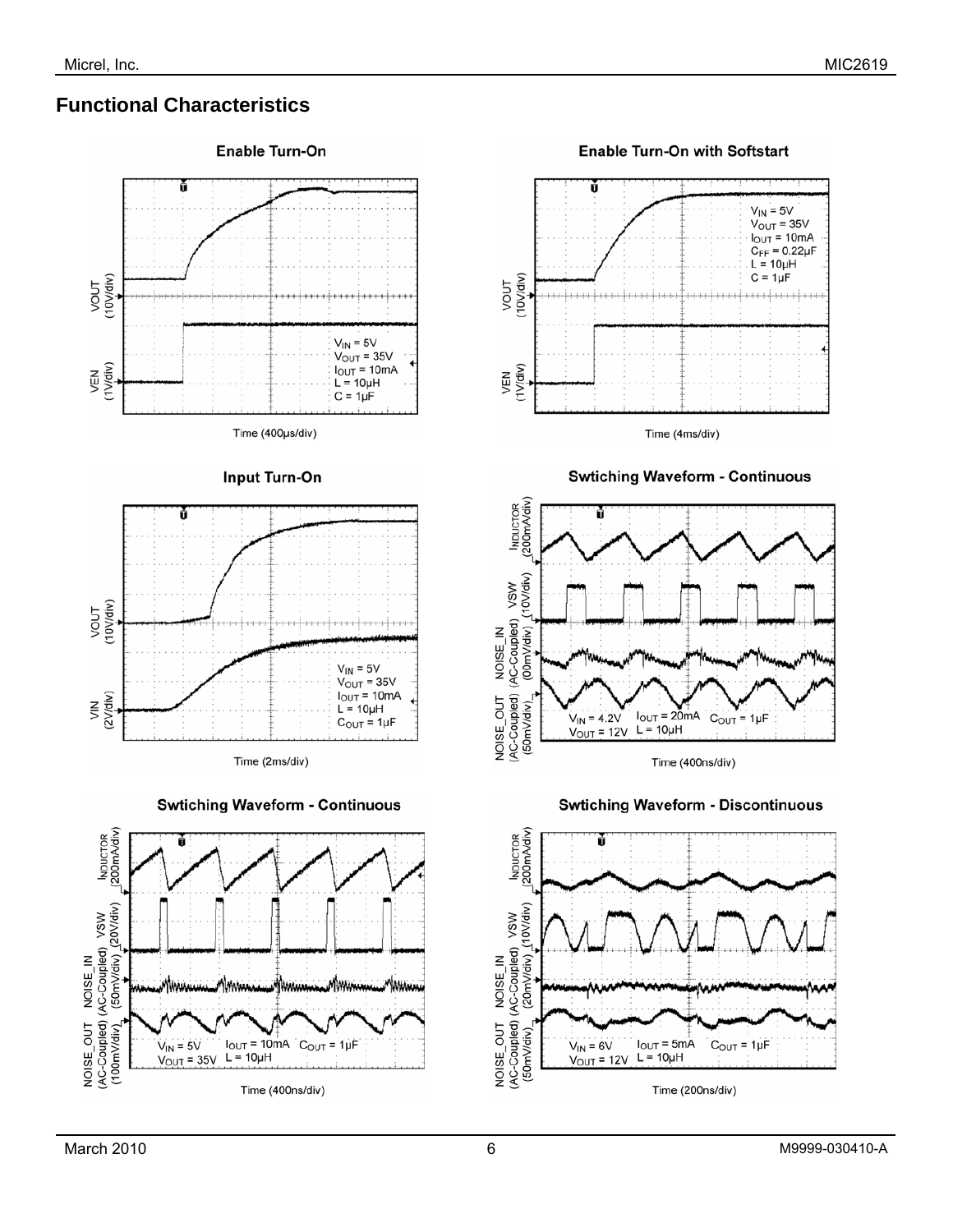## **Functional Characteristics** (Continued)



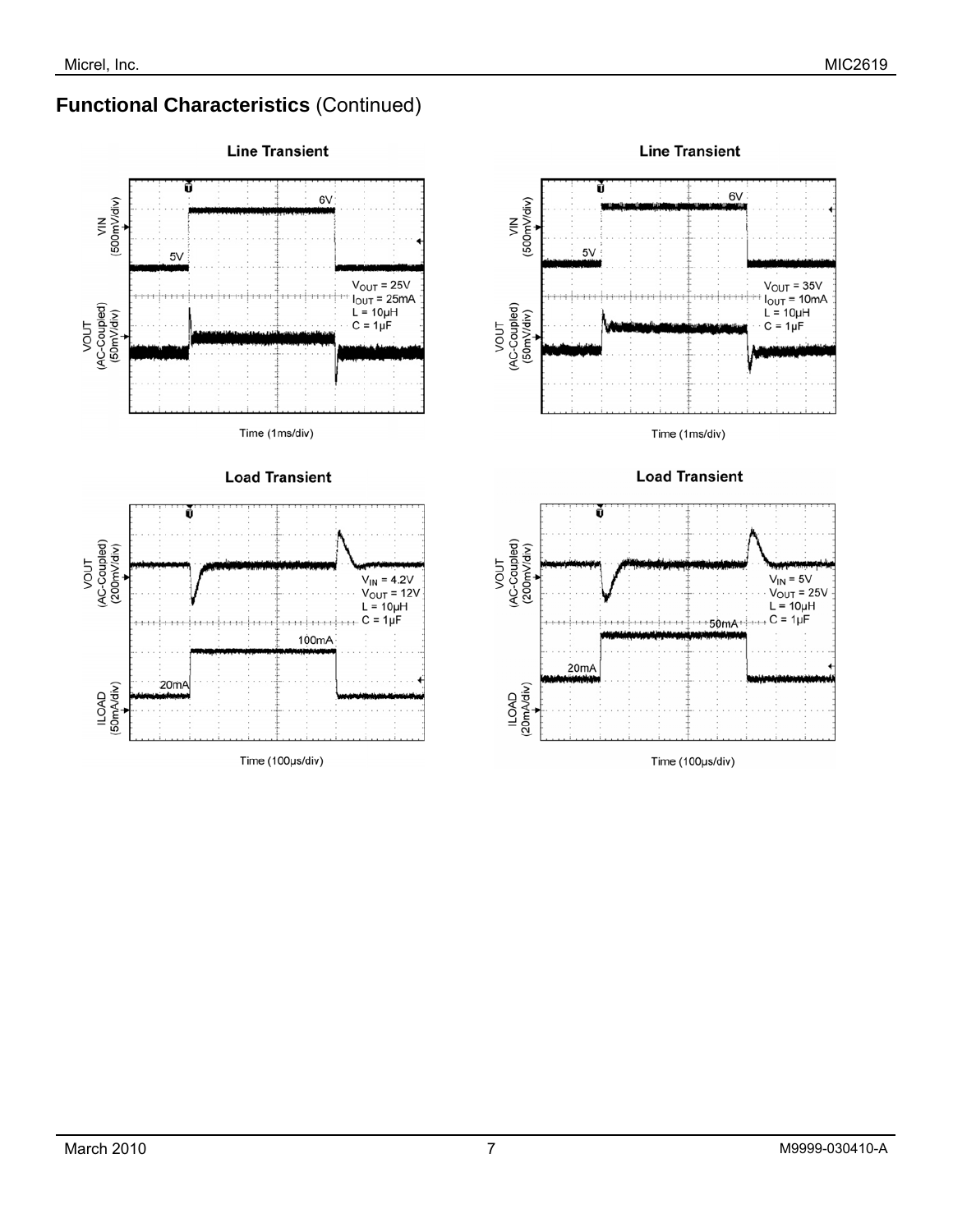# **Functional Diagram**



**MIC2619 Block Diagram** 

### **Functional Description**

The MIC2619 is a constant frequency, PWM current mode boost regulator. It is composed of an oscillator, slope compensation ramp generator, current amplifier,  $g<sub>m</sub>$  error amplifier, PWM generator, and bipolar output transistor. The oscillator generates a 1.2MHz clock which triggers the PWM generator to turn on the output transistor and resets the slope compensation ramp generator. The current amplifier is used to measure switch current by amplifying the voltage signal from the internal sense resistor. The output of the current amplifier is summed with the output of the slope compensation ramp generator. This summed currentloop signal is then fed to one of the inputs of the PWM generator.

The  $g_m$  error amplifier measures the feedback voltage through the external feedback resistors and amplifies the error between the detected signal and the 1.265V reference voltage. The output of the  $q_m$  error amplifier provides the voltage-loop signal that is fed to the other input of the PWM generator. When the current-loop signal exceeds the voltage loop signal, the PWM generator turns off the bipolar output transistor. The next clock period initiates the next switching cycle, maintaining the constant frequency current-mode PWM control.

### **VIN**

VIN provides power to the control and reference circuitry as well as the switch mode regulator MOSFETs. Due to the high speed switching, a 1µF capacitor is recommended as close as possible to the VIN and GND pin.

### **EN**

The enable pin provides a logic level control of the output. In the off state, supply current of the device is greatly reduced (typically <0.1µA). Also, in the off state, the output drive is placed in a "tri-stated" condition, where the bipolar output transistor is in an "off" state or non-conducting state.

### **OVP**

The OVP pin provides over-voltage protection on the output of the MIC2619. When the OVP circuit is tripped, the output voltage remains at the set OVP voltage. Because the OVP circuit operates at a lower frequency than the feedback circuit, output ripple will be higher while in an OVP state. OVP requires a resistor divider network to the output and GND to set the OVP voltage. If the output voltage overshoots the set OVP voltage, then the MIC2619 OVP circuit will shut off the switch; saving itself and other sensitive circuitry downstream. The accuracy of the OVP pin is  $\pm 5\%$  and therefore should be set above the output voltage to ensure noise or other variations will not cause a false triggering of the OVP circuit.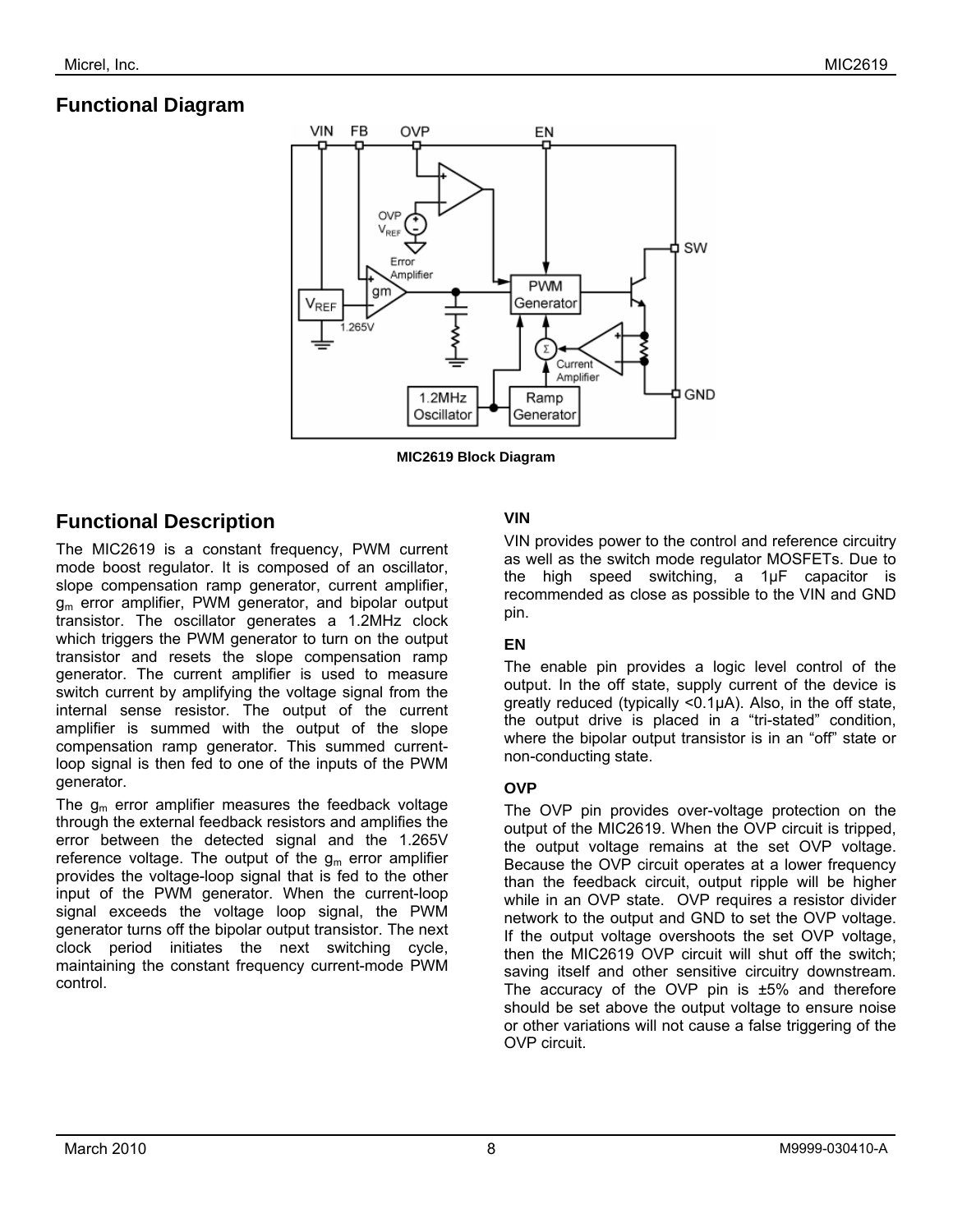### **FB**

The feedback pin provides the control path to control the output. FB requires a resistor divider network to the output and GND to set the output voltage.

#### **SW**

The switching pin connects directly to one end of the inductor to VIN and the anode of the Schottky diode to the output. Due to the high switching speed and high

voltage associated with this pin, the switch node should be routed away from sensitive nodes.

#### **GND**

The ground pin is the ground path for high current PWM mode. The current loop for the power ground should be kept as small as possible.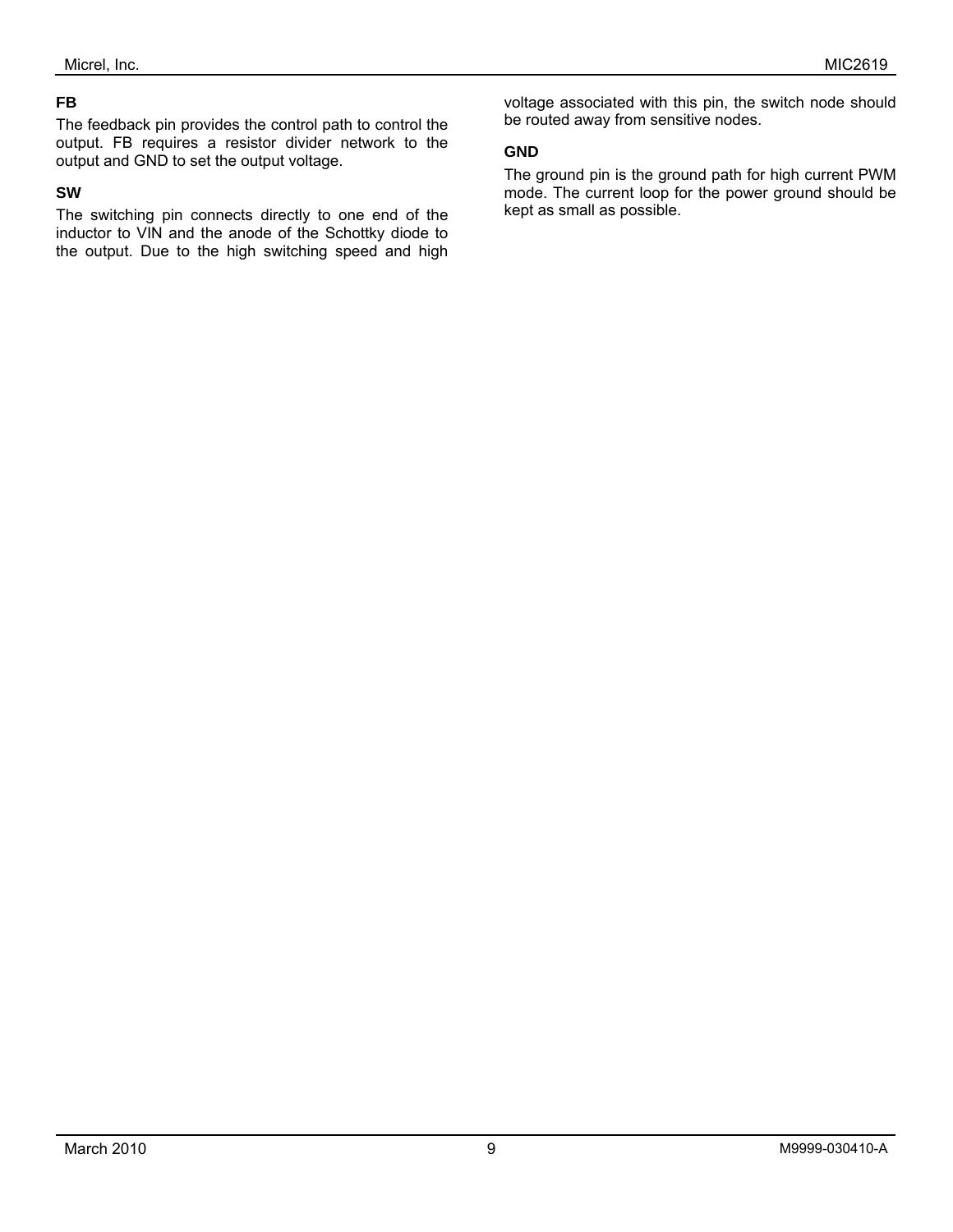## **Application Information**

#### **DC-to-DC PWM Boost Conversion**

The MIC2619 is a constant-frequency boost converter. It can convert a low DC input voltage to a higher DC output voltage. Figure 1 shows a typical circuit. Boost regulation is achieved by turning on an internal switch, which draws current through the inductor. When the switch turns off, the inductor's magnetic field collapses. This causes the current to be discharged into the output capacitor through an external Schottky diode (D1). The Functional Characteristics show Input Voltage ripple, Output Voltage ripple, SW Voltage, and Inductor Current for 10mA load current. Regulation is achieved by modulating the pulse width i.e., pulse-width modulation (PWM).



**Figure 1. Typical Application Circuit** 

#### **Duty Cycle Considerations**

Duty cycle refers to the switch on-to-off time ratio and can be calculated as follows for a boost regulator:

$$
D=1-\frac{V_{IN}}{V_{OUT}}
$$

However at light loads, the inductor will completely discharge before the end of a switching cycle. The current in the inductor reaches 0A before the end of the switching cycle. This is known as discontinuous conduction mode (DCM). DCM occurs when:

$$
I_{OUT} < \frac{V_{IN}}{V_{OUT}} \cdot \frac{I_{PEAK}}{2}
$$

**Where** 

$$
I_{PEAK} = \frac{(V_{OUT} - V_{IN})}{L \cdot f} \cdot \left(\frac{V_{IN}}{V_{OUT}}\right)
$$

In DCM, the duty cycle is smaller than in continuous conduction mode. In DCM the duty cycle is given by:

$$
D = \frac{f \cdot \sqrt{2 \cdot L \cdot I_{OUT} \cdot (V_{OUT} - V_{IN})}}{V_{IN}}
$$

The duty cycle required for voltage conversion should be less than the maximum duty cycle of 85%. Also, in light load conditions where the input voltage is close to the output voltage, the minimum duty cycle can cause pulse skipping. This is due to the energy stored in the inductor causing the output to slightly overshoot the regulated output voltage. During the next cycle, the error amplifier detects the output as being high and skips the following pulse. This effect can be reduced by increasing the minimum load or by increasing the inductor value. Increasing the inductor value also reduces the peak current.

#### **Input Capacitors**

A 1µF ceramic capacitor is recommended on the VIN pin for bypassing. Increasing input capacitance will improve performance and provide greater noise immunity. The input capacitor should be as close as possible to the inductor and the MIC2619, with short traces for good noise performance.

X5R or X7R dielectrics are recommended for the input capacitor. Y5V dielectrics lose most of their capacitance over temperature and are therefore not recommended. Also, tantalum and electrolytic capacitors alone are not recommended because of their reduced RMS current handling, reliability, and ESR increases.

#### **Output Capacitors**

Output capacitor selection is also a trade-off between performance, size, and cost. The minimum recommended output capacitor is 1µF. Increasing output capacitance will lead to an improved transient response but also an increase in size and cost. X5R or X7R dielectrics are recommended for the output capacitor. Y5V dielectrics lose most of their capacitance over temperature and are therefore not recommended.

#### **Inductor**

Inductor selection will be determined by the following (not necessarily in order of importance);

- **Inductance**
- Rated current value
- Size requirements
- DC resistance (DCR)

The MIC2619 was designed for use with a 10µH inductor. Proper selection should ensure the inductor can handle the maximum average and peak currents required by the load. Maximum current ratings of the inductor are generally given in two methods; permissible DC current and saturation current. Permissible DC current can be rated either for a 40°C temperature rise or a 10 to 20% loss in inductance. Ensure the inductor selected can handle the maximum operating current. When saturation current is specified, make sure that there is enough margin so that the peak current will not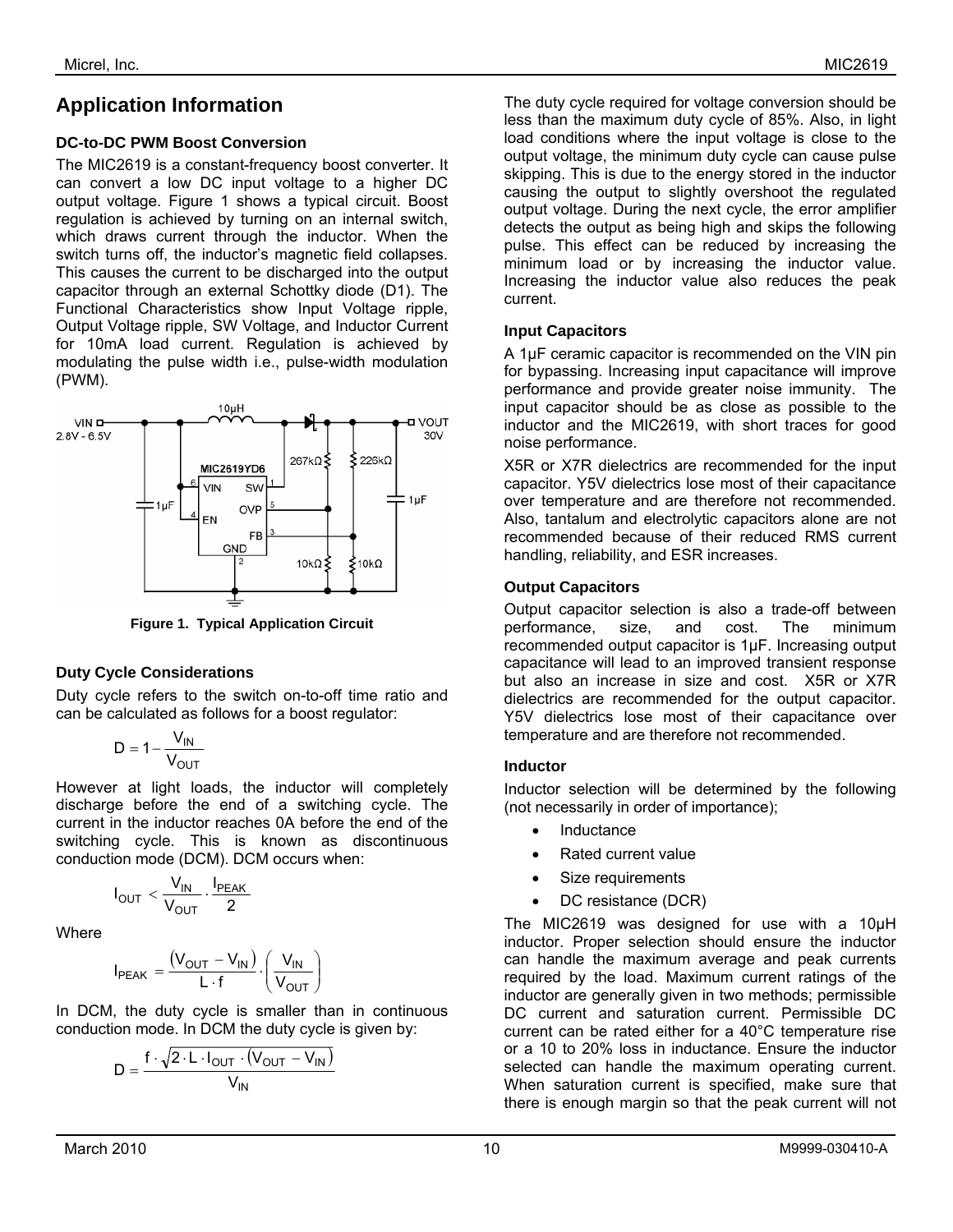saturate the inductor. Peak current can be calculated as follows:

$$
I_{PEAK} = \left[ I_{OUT} + V_{OUT} \left( \frac{1 - V_{OUT} \cdot V_{IN}}{2 \times f \times L} \right) \right]
$$

As shown by the previous calculation, the peak inductor current is inversely proportional to the switching frequency and the inductance; the lower the switching frequency or the inductance the higher the peak current. As input voltage increases the peak current also increases.

The size of the inductor depends on the requirements of the application.

DC resistance (DCR) is also important. While DCR is inversely proportional to size, DCR can represent a significant efficiency loss. Refer to the Efficiency Considerations.

To maintain stability, increasing inductor size will have to be met with an increase in output capacitance. This is due to the unavoidable "right half plane zero" effect for the continuous current boost converter topology. The frequency at which the right half plane zero occurs can be calculated as follows:

Frequency = 
$$
\frac{V_{IN}^{2}}{V_{OUT} \cdot L \cdot I_{OUT} \cdot 2\pi}
$$

The right half plane zero has the undesirable effect of increasing gain, while decreasing phase. This requires that the loop gain is rolled off before this has significant effect on the total loop response. This can be accomplished by either reducing inductance (increasing RHPZ frequency) or increasing the output capacitor value (decreasing loop gain).

#### **Diode Selection**

The MIC2619 requires an external diode for operation. A Schottky diode is recommended for most applications due to their lower forward voltage drop and reverse recovery time. Ensure the diode selected can deliver the peak inductor current and the maximum reverse voltage is rated greater than the output voltage.

#### **Soft-start**

Feed-forward capacitors can be used to provide softstart for the MIC2619. Figure 2 shows a typical circuit for soft-start applications. Typically a 0.22nF feedforward capacitor will yield 5ms in rise time.



**Figure 2. Soft-start Circuit** 

#### **Feedback resistors**

The MIC2619 utilizes a feedback pin to compare the output to an internal reference. The output voltage is adjusted by selecting the appropriate feedback resistor network values. Using the evaluation board schematic as a reference, the desired output voltage can be calculated as follows:

$$
V_{OUT} = V_{REF} \cdot \left(\frac{R_4}{R_5} + 1\right)
$$

Where  $V_{RFF}$  is equal to 1.265V. Over-voltage Protection uses the same equation as the feedback pin.

$$
V_{OVP} = V_{REF} \cdot \left(\frac{R_1}{R_2} + 1\right)
$$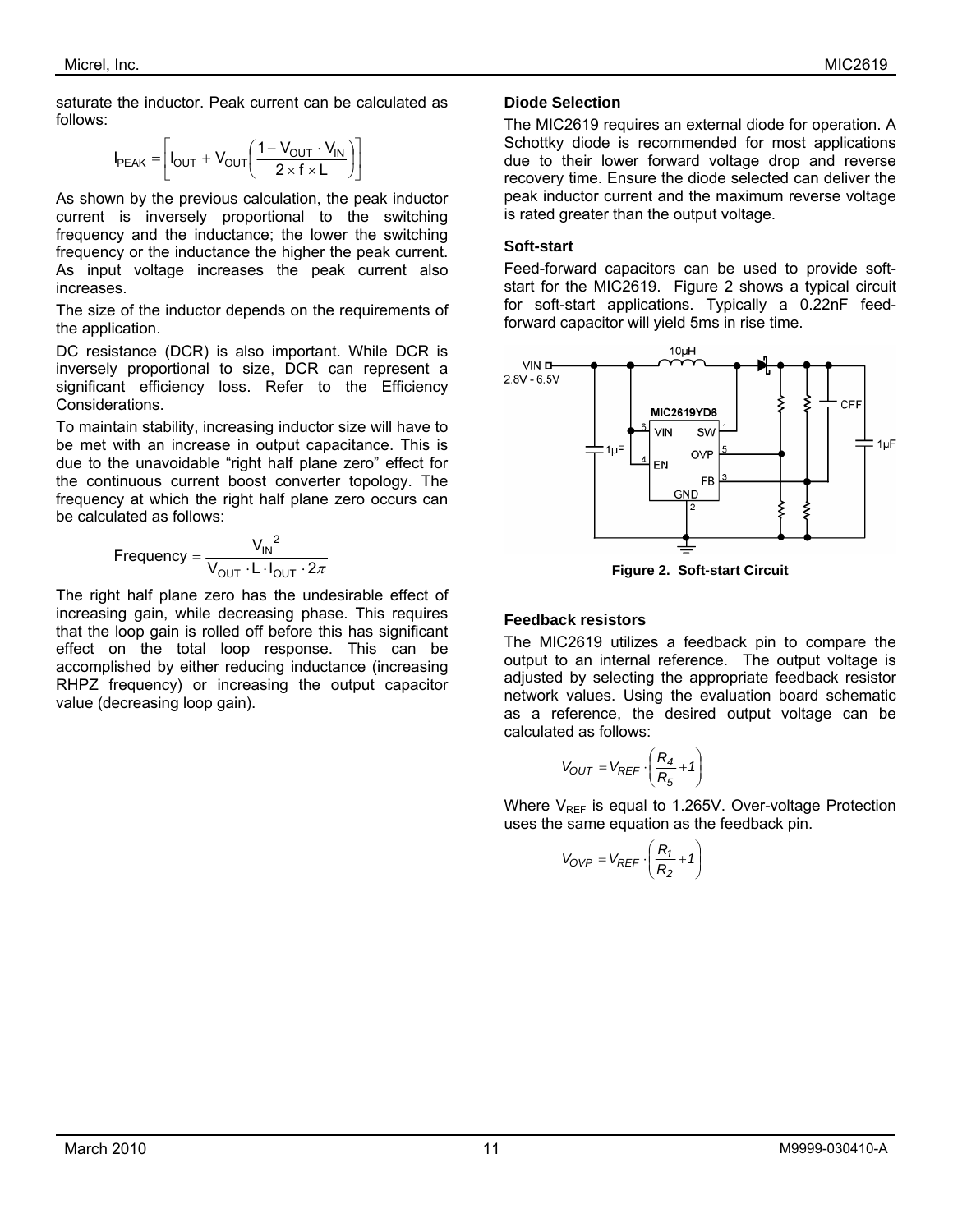### **MIC2619 Evaluation Board Schematic**



## **Bill of Materials**

| <b>Item</b>                     | <b>Part Number</b> | <b>Manufacturer</b>         | <b>Description</b>                               | Qty.         |
|---------------------------------|--------------------|-----------------------------|--------------------------------------------------|--------------|
| C <sub>1</sub>                  | C1608X5R1A105K     | $TDK^{(1)}$                 | Capacitor, 1.0µF, 10V, X5R, 0603 size            |              |
|                                 | GRM185R61A105KE36D | Murata $(2)$                | Capacitor, 1.0µF, 10V, X5R, 0603 size            |              |
|                                 | 0603ZD105KT2A      | $AVX^{(3)}$                 | Capacitor, 1.0µF, 10V, X5R, 0603 size            |              |
| C <sub>2</sub>                  | TAJA106M010R       | <b>AVX</b>                  | Capacitor, 10.0µF, 10V, A Case                   | $\mathbf{1}$ |
| C <sub>3</sub>                  | C1608X7R11H223K    | <b>TDK</b>                  | Capacitor, 22nF, 50V, X7R, 0603 size             |              |
|                                 | GRM188R71H223KA01D | Murata                      | Capacitor, 22nF, 50V, X7R, 0603 size             |              |
|                                 | 06035C223JAT2A     | <b>AVX</b>                  | Capacitor, 22nF, 50V, X7R, 0603 size             |              |
| C <sub>4</sub>                  | 08055D105MAT2A     | <b>AVX</b>                  | Capacitor, 1.0µF, 50V, X5R, 0805 size            |              |
|                                 | GRM21BR71H105KA12L | Murata                      | Capacitor, 1.0µF, 50V, X5R, 0805 size            |              |
|                                 | CL21B105KBFNNNE    | Samsung $(4)$               | Capacitor, 1.0µF, 50V, X7R, 0805 size            |              |
| D <sub>1</sub>                  | <b>SK14</b>        | MCC <sup>(5)</sup>          | Schottky Diode, 1A, 40V                          |              |
|                                 | <b>B140/B</b>      | Diode, $Inc.^{(6)}$         | Schottky Diode, 1A, 40V                          |              |
| L1                              | C1G22L100MNE       | Samsung                     | Inductor, 10.0µH, 0.8A, 2.5 x 2.0 x 1.0mm        |              |
|                                 | VLF3012ST-100MR59  | <b>TDK</b>                  | Inductor, 10.0µH, 0.59A, 2.8 x 3.0 x 1.2mm       |              |
|                                 | LQH32PN100MN0L     | Murata                      | Inductor, 10.0µH, 0.7A, 3.2 x 2.5 x 1.55mm       |              |
| R <sub>1</sub>                  | CRCW0603267KFKEA   | Vishay $(7)$                | Resistor, $267k\Omega$ , 1%, $1/16W$ , 0603 size | 1            |
| R <sub>2</sub> , R <sub>5</sub> | CRCW060310K0FKEA   | Vishay                      | Resistor, $10k\Omega$ , 1%, $1/16W$ , 0603 size  | 2            |
| R <sub>3</sub>                  | CRCW0603100KFKEA   | Vishay                      | Resistor, $100k\Omega$ , 1%, $1/16W$ , 0603 size | 1            |
| R <sub>4</sub>                  | CRCW0603226KFKEA   | Vishay                      | Resistor, $226k\Omega$ , 1%, $1/16W$ , 0603 size |              |
| U <sub>1</sub>                  | <b>MIC2619YD6</b>  | Micrel, Inc. <sup>(8)</sup> | 1.2MHz PWM Boost Converter with OVP              | 1            |

**Notes:** 

1. TDK: www.tdk.com

- 2. Murata: www.murata.com
- 3. AVX: www.avx.com

4. Samsung: www.sem.samsung.com

5. MCC: www.mccsemi.com

6. Diode, Inc.: www.diodes.com

7. Vishay: www.vishay.com

**8. Micrel, Inc.: www.micrel.com**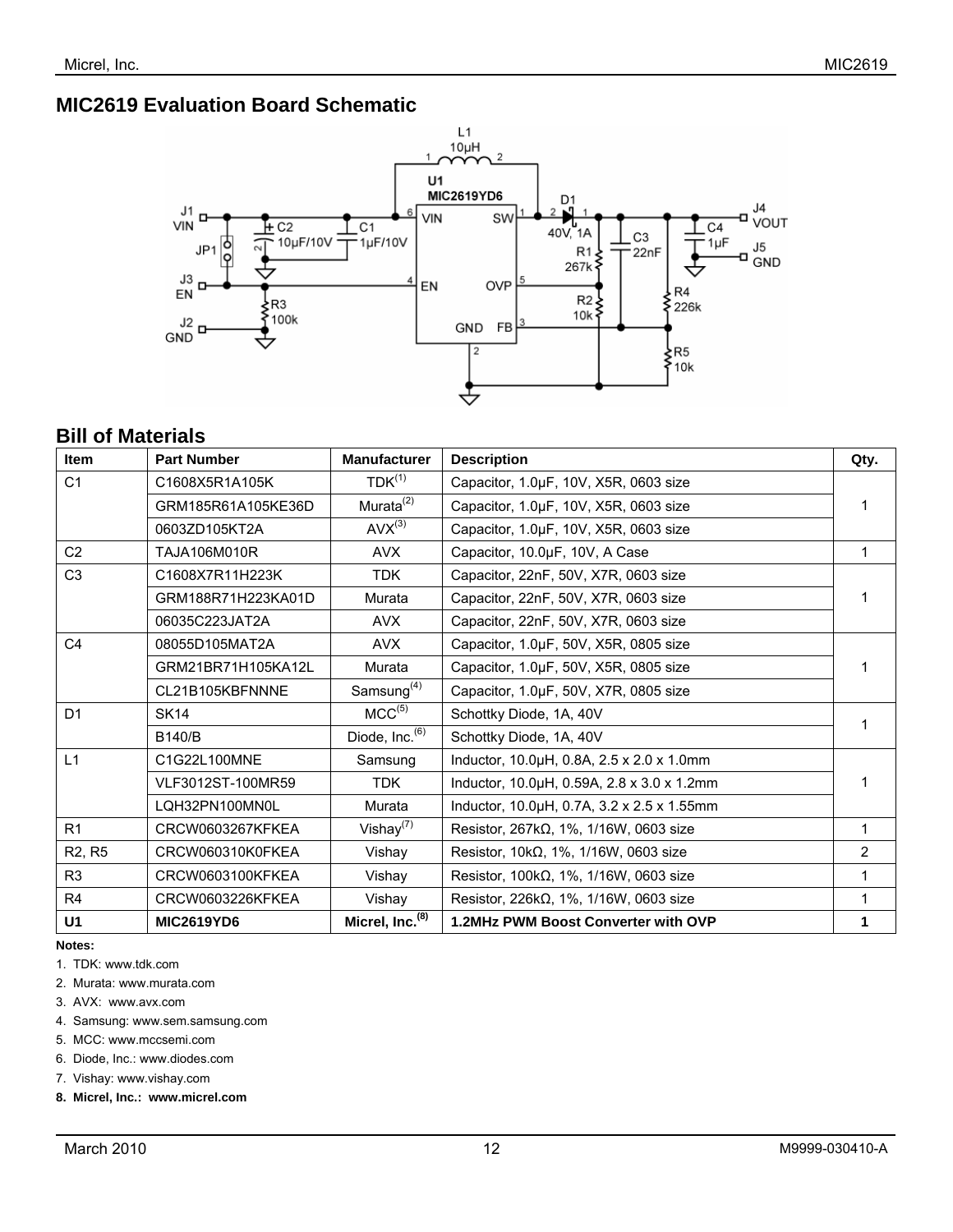### **Recommended Layout**



**Top Layout** 



**Bottom Layout**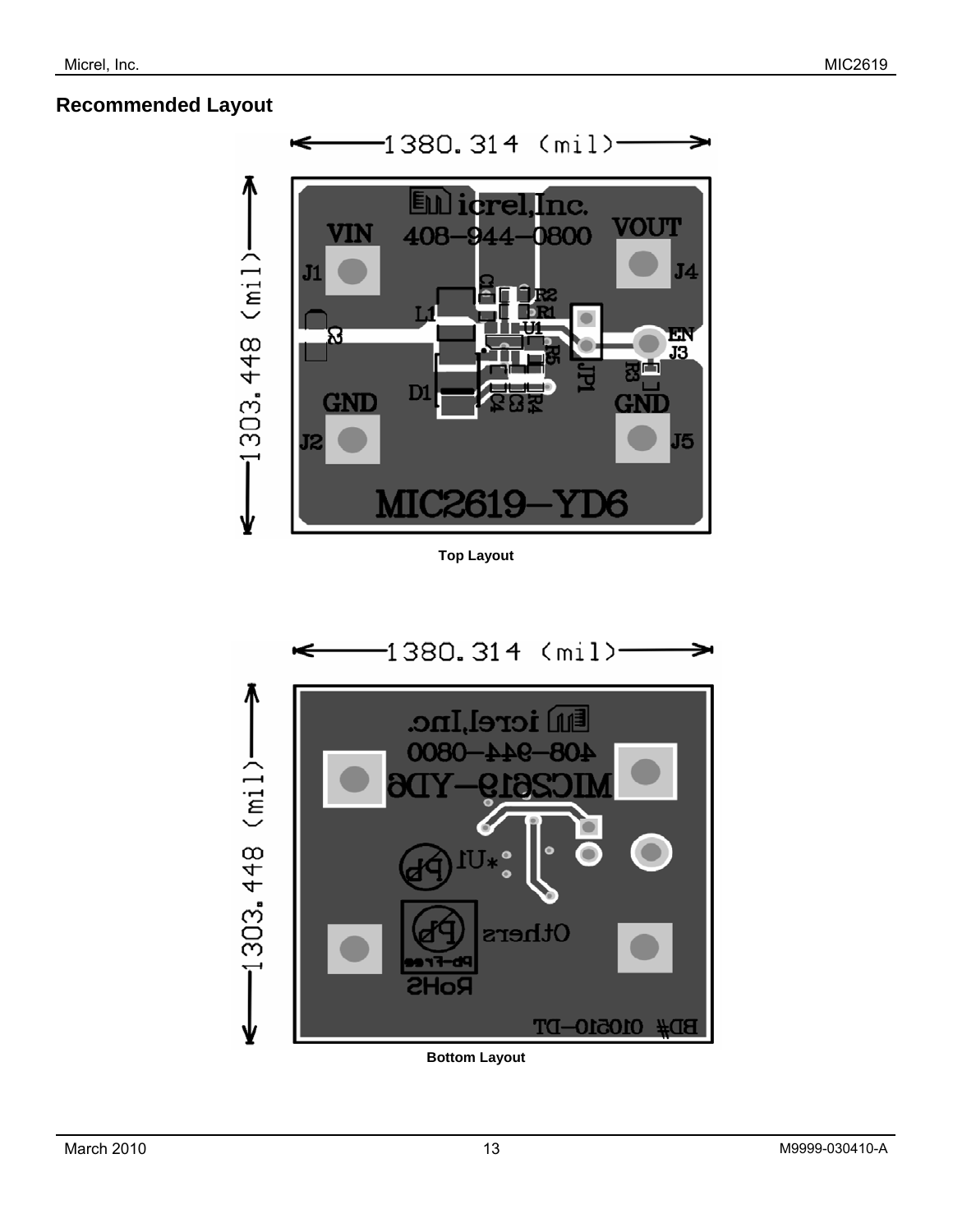Max ą

## **Package Information**



87±0.08

 $0.00 - 0.10$ 

**SEATING PLANE** 

#### NOTE:

- 1. Dimensions and tolerances are as per ANSI Y14.5M, 1994.  $\,$
- 2. Die is facing up for mold. Die is facing down for trim/form, ie. reverse trim/form.
- $\mathcal{A}\$  Dimensions are exclusive of mold flash and gate burr.
- 4. The footlength measuring is based on the gauge plane method.
- 5. All specification comply to Jedec Spec M0193 Issue C.
- 6. All dimensions are in millimeters.



**6-Pin TSOT (YD6)**